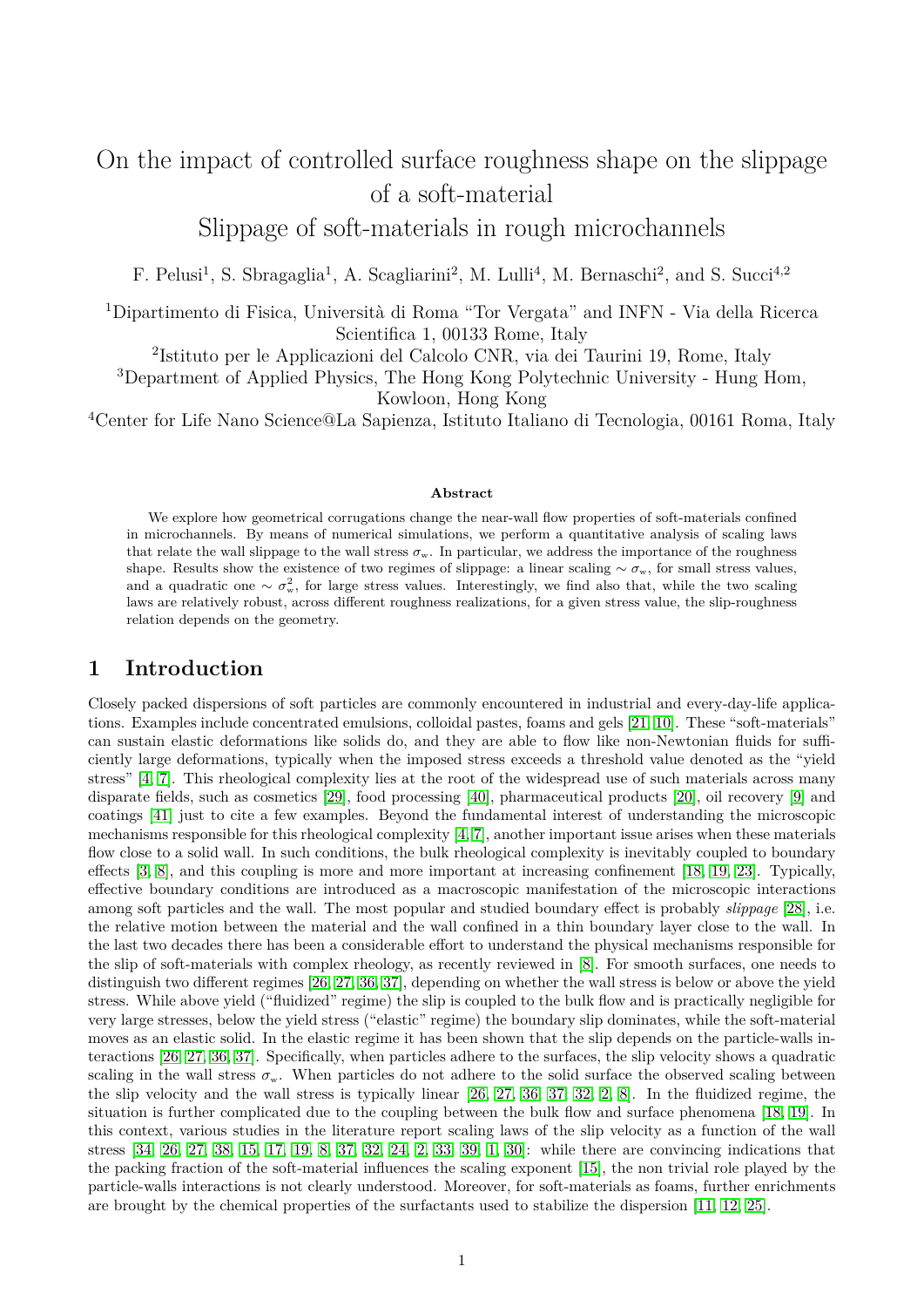

<span id="page-1-0"></span>Figure 1: Set-up for the numerical simulations of soft-material through rough microchannels. Using lattice-Boltzmann simulations (see [\[35,](#page-6-9) [13,](#page-5-24) [14\]](#page-5-25) and references therein) we prepare droplets of a dispersed phase (light yellow) packed together in a continuous phase (dark blue) (Panel (a)). Droplet size distribution is slightly polydisperse with an average diameter *d*. The soft-material is confined in a channel of width  $H \approx 7d$  and driven with a constant pressure gradient along the stream-flow direction x. One wall of the channel comprises a regular roughness of equally spaced posts with trapezoidal shape (Panel (b)) with the height *h* and the angle *α* being the free parameters in our analysis, while the width *w* is kept fixed to the droplet scale, i.e.  $w \approx d/3$ . We analyze two roughness realizations: by varying *h* while keeping  $\alpha = \pi/2$  ( $R<sub>h</sub>$ , Panel (c)) and by varying  $\alpha$  by keeping  $h \approx d$  fixed  $(R_{\alpha}, \text{ Panel } (d))$ .

Another property of the surface that decidedly influences slippage is wall *roughness*. There is evidence from different studies in the literature that roughness changes the *wall fluidization* of the soft-material close to the walls [\[18,](#page-5-9) [19,](#page-5-10) [23,](#page-5-11) [17,](#page-5-17) [24,](#page-5-18) [31,](#page-5-26) [35,](#page-6-9) [13,](#page-5-24) [14\]](#page-5-25). Regarding slip, it is also commonly accepted that roughness suppresses it (see [\[8\]](#page-5-8) and references therein). Some authors also reported that wall slippage scales differently with the wall stress when using a rough surface instead of a smooth surface [\[19\]](#page-5-10); however, reported data generically refer to the fluidized regime and systematic studies on how the wall slippage scales with the wall stresses for different wall roughness geometry are rather scarce. Naturally, this poses important questions: how does the roughness decrease wall slippage? Does the roughness shape matter? How are the scaling laws relating slippage to wall stresses changed by continuously increasing surface roughness? In this paper we aim at addressing these questions presenting a comprehensive analysis based on numerical simulations of a model soft-material driven by a constant pressure gradient in a confined channel. We will concentrate mainly on wall stress values below or of the order of the material yield stress, mainly because for smooth surfaces the slippage properties in this regime are well understood in terms of elasto-hydrodynamics and particle-wall interactions [\[26,](#page-5-13) [27,](#page-5-14) [36,](#page-6-2) [37,](#page-6-3) [8\]](#page-5-8), hence we can draw a parallel with the phenomenology already exposed in the literature.

# **2 Numerical method and simulations setup**

We resort to the lattice Boltzmann methodology (see [\[35,](#page-6-9) [13,](#page-5-24) [14\]](#page-5-25) and references therein) to simulate a collection of droplets (see Fig. [1\)](#page-1-0) packed together in a continuous phase and driven by a constant pressure gradient applied in the stream-flow  $(x)$  direction of a confined channel. The code is a variant of the original implementation described in [\[6\]](#page-5-27) that takes full advantage of the huge computing power of modern Graphics Processing Units (GPU), making possible to run the very large number of simulations required by this kind of systematic study in a reasonable time on a small cluster equipped with multiple GPUs. The packing fraction of the droplets is large enough to produce a non vanishing yield stress. The droplet size distribution is slightly polydisperse with an average diameter *d*. Wetting properties are chosen in such a way that the droplets do not adhere to the walls, so as to fully expose the role of roughness [\[35,](#page-6-9) [13,](#page-5-24) [14\]](#page-5-25). Periodic boundary conditions are applied in the stream-flow direction, whereas two walls confine the system along the *z* direction: one wall  $(z = H)$ of the channel is flat, whereas the other  $(z = 0)$  is patterned with a periodic roughness comprising equally spaced posts of trapezoidal shape (see Fig. [1\)](#page-1-0). This choice is instrumental to analyze two different realizations of the *roughness shape*: i) "varying-h"roughness with  $\alpha$  fixed and equal to  $\pi/2$  (roughness realization  $R_h$ ); ii) "varying-*α*" roughness keeping *h* fixed to  $h \approx d$  (roughness realization  $R_\alpha$ ). As a matter of fact, the roughness realization  $R<sub>h</sub>$  is the most widely used and studied in the literature [\[18,](#page-5-9) [24,](#page-5-18) [35,](#page-6-9) [13,](#page-5-24) [14\]](#page-5-25). However, by thinking of a generic roughness profile  $h(x)$ , one could say that in the realization  $R<sub>h</sub>$  the roughness results from different height variations "strongly" localized in space; hence, the natural complementary situation is that of a fixed height with variable localization in space, which motivates the choice of the realization  $R_{\alpha}$ . Summarizing, the two roughness realizations are chosen in a complementary way so as to highlight both the importance of height variations as well as the roughness localization in space. Notice that in both realizations the roughness value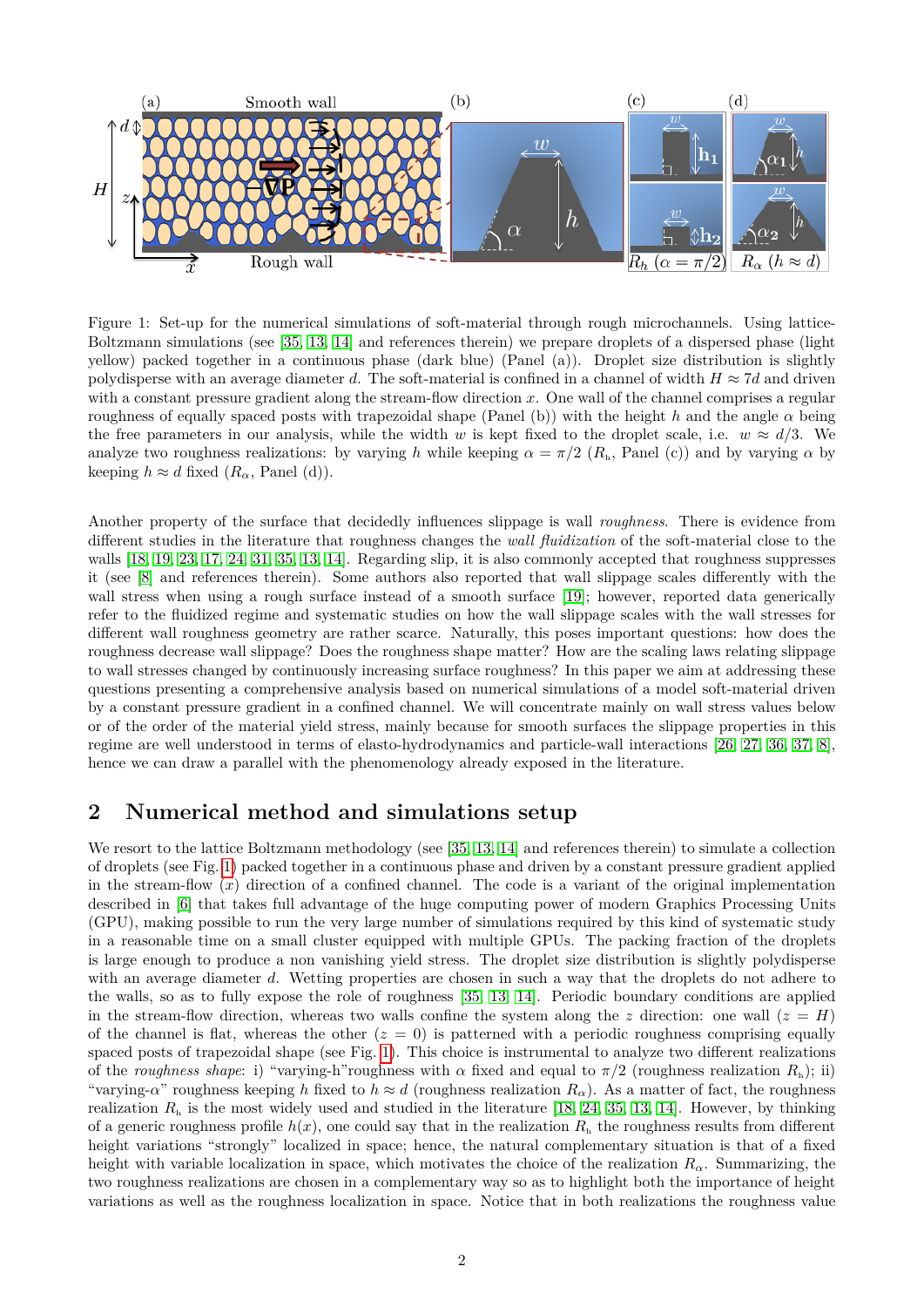



<span id="page-2-0"></span>Figure 2: Velocity profiles for different values of rough-wall stress. Top panel: flat case. Central panel: rough case with realization  $R_h$  ( $R_h = 1.148$ ). Bottom panel: rough case with realization  $R_\alpha$  ( $R_\alpha = 1.162$ ).



<span id="page-2-1"></span>Figure 3: Log-log plot of the average mass flow-rate  $\Phi$  as a function of the rough-wall stress  $\sigma_w$  for two different realizations of the roughness shape:  $R_h$  (top panel) and  $R_\alpha$  (bottom panel). Relevant scaling laws are highlighted (see text for details). Shaded regions refer to two specific wall stress intervals later analyzed in Fig. [4.](#page-3-0)

*R* is obtained as the ratio between the real area of the rough surface and the projected one, so it is equal to unity for smooth walls. *R* increases with the height *h* in the realization  $R_h$  and with  $\alpha$  in the realization  $R_\alpha$ . From the methodological point of view, with respect to our previous investigations [\[35,](#page-6-9) [13,](#page-5-24) [14\]](#page-5-25), the change in roughness shape is the added value brought by the present study. Given the roughness realization and value, the control parameter for the simulations is the pressure gradient, which is tuned so as to produce a value of wall stress  $\sigma_w$  below or of the order of the material yield stress. The wall stress is an outcome of the simulations and can only be measured a posteriori [\[5,](#page-5-28) [16\]](#page-5-29), once the simulation has reached a steady state. We remark that by wall stress  $\sigma_w$  we indicate the stress in contact with the rough surface: this is the key observable required to obtain a fair assessment of the role that different roughness shapes play in the resulting slippage properties. To the purpose of running many simulations for different roughness shapes/values and wall stress values, we kept the wall-to-wall resolution fixed to  $H \approx 7d$ . All the results of the numerical simulations are reported in lattice Boltzmann units, hereafter lbu.

# **3 Results**

The core of our results is displayed in Figs. [2](#page-2-0) and [3.](#page-2-1) We average the instantaneous stream-flow velocity field along the stream-flow coordinate, *x*. The resulting velocity profiles,  $v_x(z, t)$ , are further integrated in *z* to obtain the instantaneous flow rate  $\phi(t)$ . Both the latter quantity and the velocity profiles  $v_x(z,t)$  are, in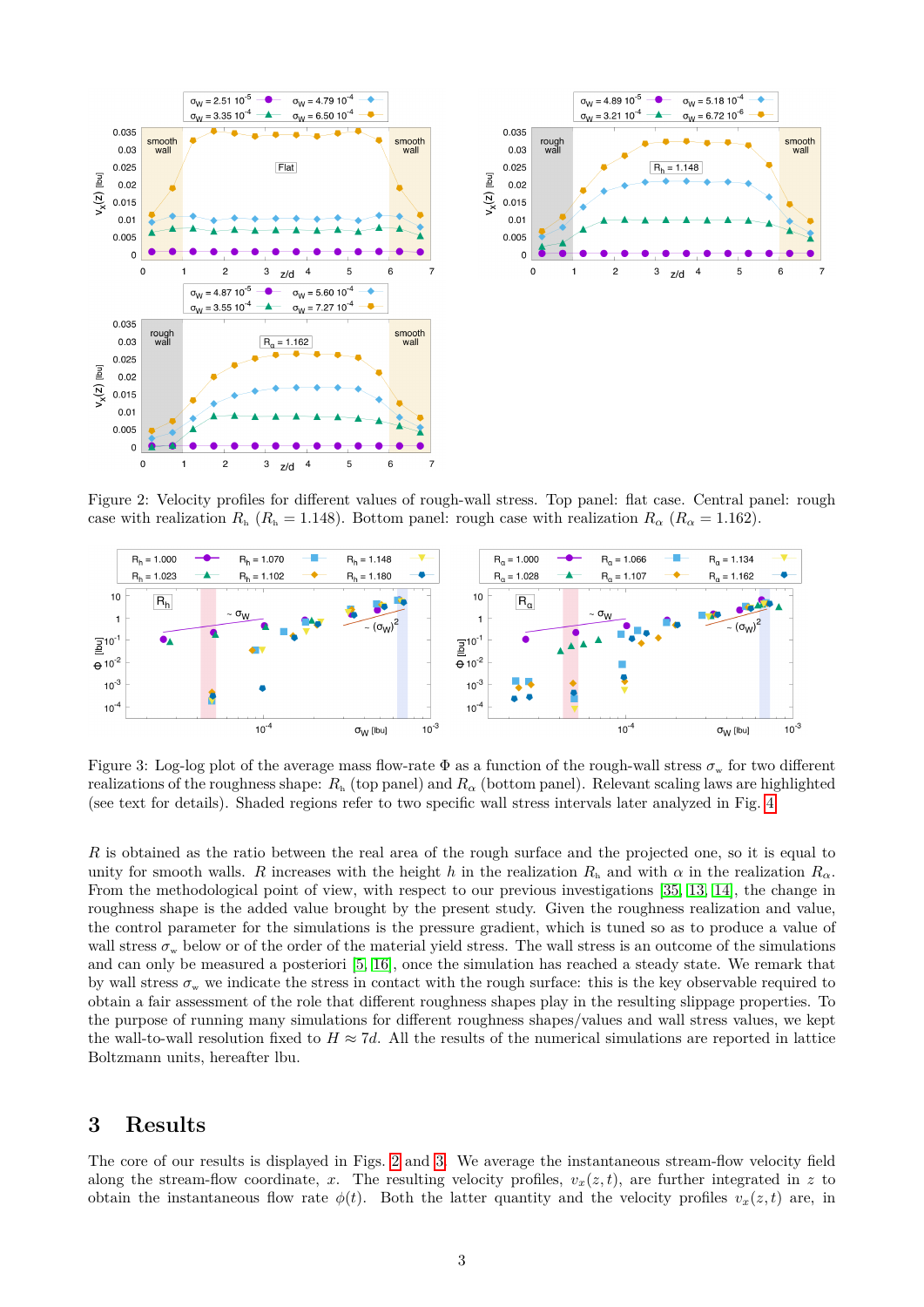

<span id="page-3-0"></span>Figure 4: Mass flow-rate  $\Phi$  as a function of roughness for two different roughness realizations  $R_h$  and  $R_\alpha$ (see Fig. [1\)](#page-1-0). The value of the wall stress  $\sigma_w$  is selected in two intervals (see also shaded areas in Fig. [3\)](#page-2-1):  $\sigma_{\rm w} \in [4.2 \, 10^{-5} : 5.2 \, 10^{-5}]$  ("small wall stress"); $\sigma_{\rm w} \in [6.3 \, 10^{-4} : 7.3 \, 10^{-4}]$  ("large wall stress").

general, fluctuating quantities; in the following we will consider them as time average over the (statistically) steady state. The average mass flow-rate  $\Phi$  is reported as a function of the rough-wall stress  $\sigma_w$  in Fig. [3](#page-2-1) for both the realizations  $R_h$  (top panel) and  $R_\alpha$  (bottom panel). Some velocity profiles  $v_x(z)$  for both a flat case  $(R_h = R_\alpha = 1)$  and the rough cases  $(R_h = 1.148$  and  $R_\alpha = 1.162$ ) are displayed in Fig. [2](#page-2-0) as a function of  $z/d$ . Since all the values of the rough-wall stresses are below or of the order of the yield stress of the soft-material, the velocity profiles essentially display a "plug dominance" in which the wall slip is the relevant contribution to the flow-rate (see Fig. [2\)](#page-2-0). Only for the largest values of the wall stress, the velocity profiles display a bending strongly localized close to the walls, in a region having a width comparable to the mean droplet diameter. The emergence of regions with distinctive flow characteristics, *plug* and fluidized boundary layers, and the transition between them is sharper, hence neater, for the flat channel (top panel), whereas it is smoother for rough cases (central and bottom panel). Physically, these changes in the velocity profiles are generated by *boundary yielding events* of droplets of the bulk phase with respect to droplets that flow adiacent to the wall (boundary droplets). While for the flat channel (Fig. [2](#page-2-0) top panel) such boundary yielding is symmetric, for the rough channel it is asymmetric [\[13,](#page-5-24) [14\]](#page-5-25), with the yielding close to the rough wall  $(z = 0)$  more "vigorous" with respect to the flat wall case  $(z/d = 7)$ . By assuming the boundary yielding process as responsible for setting an effective boundary condition, it is then mandatory to study the dependency of the slip (or the mass-flow rate) on the value of the rough-wall stress. This is done indeed in Fig. [3.](#page-2-1) For the sake of clarity we separately discuss *flat/weakly rough surfaces*[1](#page-3-1) and *moderate/strongly rough surfaces*[2](#page-3-2) , being their phenomenology somehow different.

#### **3.1 Flat/Weakly rough surfaces**

It is apparent that the relation between  $\Phi$  and  $\sigma_w$  exhibits two scaling-laws: while for small  $\sigma_w$  we observe a linear scaling-law,  $\Phi \sim \sigma_{\rm w}$ , for larger values of the wall stress a quadratic scaling-law ( $\Phi \sim \sigma_{\rm w}^2$ ) is observed. For a soft-material whose "droplets" do not adhere to the boundary, Meeker and coworkers [\[26,](#page-5-13) [27,](#page-5-14) [37\]](#page-6-3) already predicted and observed a linear scaling law for wall slippage as a function of the wall stress. This is confirmed by our numerical simulations. Nevertheless, our results support the view that this behaviour also persists for weakly rough surfaces. Regarding the quadratic scaling-law at larger values of the wall stress, we attribute it to the different physical mechanism setting the (effective) slip at the wall, i.e. the boundary yielding events described previously: boundary droplets act as a "soft mattress", which is elastically deformed up to the point where it yields, allowing the bulk droplets to sprint forward by developing a relative motion – hence dissipation – with respect to the boundary droplets. Under these conditions, we can think of a balancing between elastic deformation and viscous dissipation in the boundary region. Such balance, as already known from elastohydrodynamics studies [\[26,](#page-5-13) [27,](#page-5-14) [37\]](#page-6-3), predicts a quadratic scaling-law of the boundary slip as a function of the wall stress.

#### **3.2 Moderate/strongly rough surfaces**

When the roughness further increases, we observe that for small values of  $\sigma_w$  the mass flow-rate drops essentially to zero, decreasing by 2-3 orders of magnitude, while data become more scattered, with a practical impossibility to make any clear statement about the presence of a scaling-law. At larger  $\sigma_w$ , instead, the drop in the flow-rate seems still present, but by no means comparable to what is observed at smaller  $\sigma_w$ . At intermediate values of the stress, a region of crossover appears, where the mass flow-rate passes from negligible values to non zero values and a quadratic scaling-law is recovered. In comparison with the flat/weakly rough surfaces, we observe

<span id="page-3-2"></span><span id="page-3-1"></span><sup>&</sup>lt;sup>1</sup>For flat/weakly rough surfaces we mean a range of the roughness parameter *R* that goes from  $R = 1.000$  (flat case) to  $R = 1.030$ . <sup>2</sup>For moderate/strongly rough surfaces we mean a range of the roughness parameter *R* that goes from  $R = 1.030$  to  $R = 1.180$ .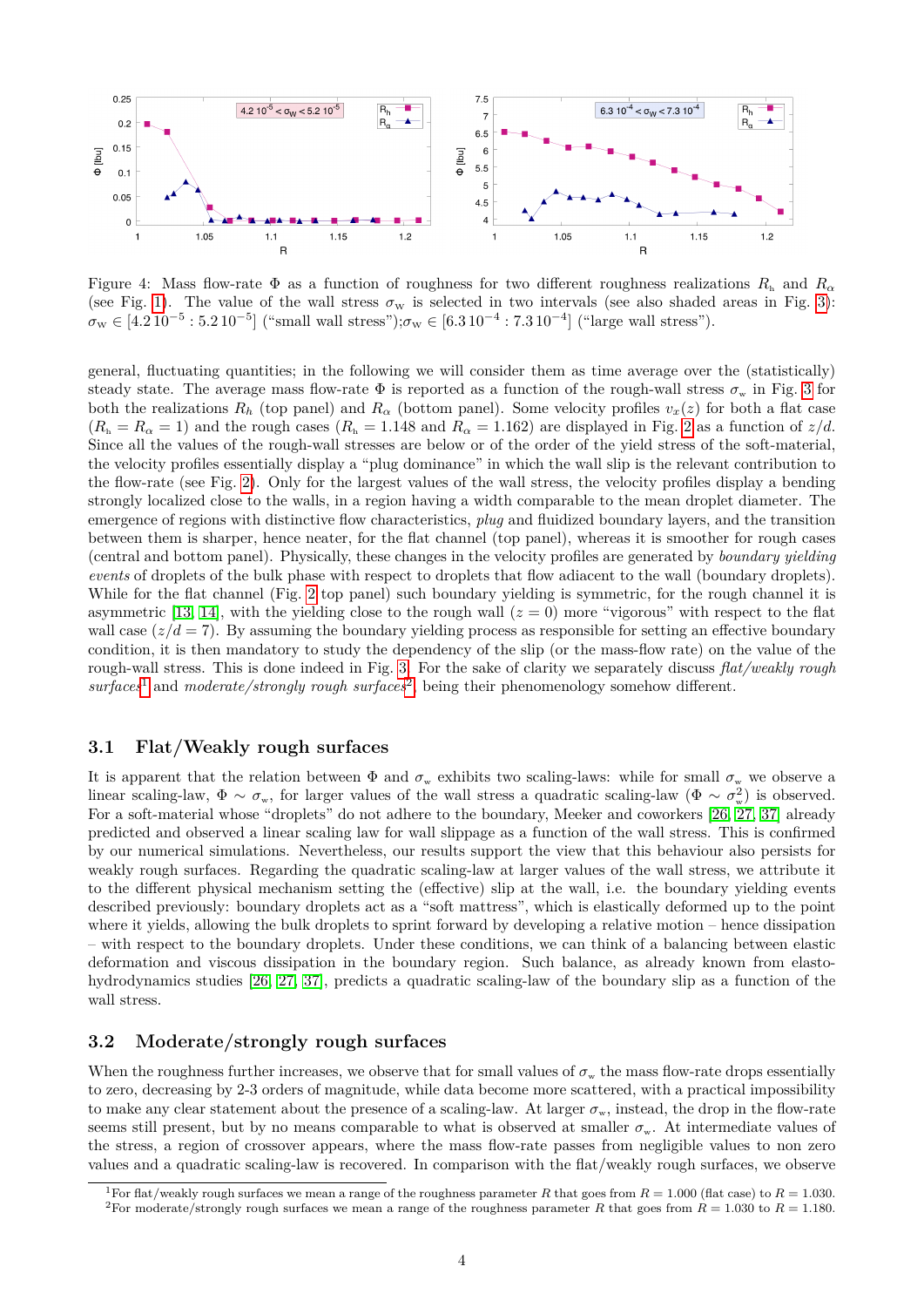that the quadratic scaling-law region is broader, in that it starts at smaller values of wall stress. If we think of the quadratic scaling-law as a signature of boundary yielding events, this result is not surprising. Indeed, roughness has the tendency to block the droplets flowing adiacent to the boundary layer, hence it facilitates the yielding of the droplets of the bulk phase.

Overall, the picture outlined above is qualitatively unchanged for different roughness realizations. However, to support more quantitatively our results and to highlight more systematically the drops in the flow-rate that we observe at small and large values of rough-wall stress, we considered the wall stress in a given narrow interval and conducted simulations according to a fine grain tuning of the values of surface roughness. We selected two narrow intervals: i) "small wall stresses" ( $\sigma_w \in [4.2 \times 10^{-5} : 5.2 \times 10^{-5}]$ ) located well inside the region where the abrupt drop in the mass flow-rate is observed Fig. [3;](#page-2-1) ii) "large wall stresses" ( $\sigma_w \in [6.3 \, 10^{-4} : 7.3 \, 10^{-4}]$ ) located in the region where the quadratic scaling-law is observed in Fig. [3.](#page-2-1) In Fig. [4](#page-3-0) we report the results for  $\Phi$  as a function of the roughness value, for both roughness realizations and for the two intervals. Data for small wall-stresses (top panel) reveal that the drop to zero of the mass flow-rate is practically continuous; close to the critical roughness – where  $\Phi$  becomes essentially zero – both realizations yield comparable values. Notice that the values of wall stresses considered in the top panel correspond to a situation where the material either advances as a plug or stops, i.e., no boundary yielding events are present. For large values (bottom panel), instead, a clear quantitative distinction between the two roughness realizations is observed: while  $\Phi$  for  $R_h$ is monotonously decreasing,  $\Phi$  for  $R_\alpha$  appears rather constant. This tells us that under the conditions of an effective slippage induced by boundary yielding events, the blockage effect is mainly driven by the roughness height.

# **4 Conclusions**

Summarizing, we have systematically analyzed the scaling properties of the mass flow-rate of a soft-material in a confined channel as a function of the wall-stress on the rough surface. To emphasize surface effects, we focused our attention only on values of the rough-wall stress below or of the order of the material yield stress. Hence, the major contribution to the mass flow-rate is essentially given by the slippage at the boundaries. We have considered the impact of roughness shape. To that purpose, we have designed two complementary roughness realizations, so as to highlight both the importance of height variations  $(R_h)$  as well as the roughness localization in space  $(R_\alpha)$ . Independently of the roughness shape, two different scaling laws are observed for flat/weakly rough surfaces: for small wall stresses the scaling-law is linear, whereas it crosses to a quadratic scaling at larger wall stresses. The crossover between the two scalings signals the presence of boundary yielding events strongly localized close to the boundary, which are clearly visible in the velocity profiles. An increase of the roughness parameter value suppresses the linear scaling, whereas the quadratic scaling still persists, on a broader interval. The main quantitative effect associated with the roughness shape pertains the drop in the mass flow-rate at large wall stresses, i.e. when boundary yielding events take place. In such situation, while the mass flow-rate for the realization  $R<sub>h</sub>$  is a decreasing function of the roughness value, it stays practically constant for the realization  $R_{\alpha}$ . These results indicates that the variation in height is mainly responsible for the drop in the mass-flow rate. Taken all together, we argue that these results may be useful for designing microfluidic channels to control and passively drive the motion of a soft-material. For future investigations, multiple pathways are worth being pursued. As already remarked in the introduction, the slippage characterization in the "solid" regime needs to be complemented with the corresponding characterization in the "fluidized" regime, where the surface properties are inevitably coupled to the bulk flow. In the spirit of the analysis already proposed in [\[15\]](#page-5-16) for smooth surfaces, it would be interesting to quantitatively investigate the scaling laws above yield and the way they change in presence of roughness. In this regime, roughness inevitably triggers rearrangements [\[18,](#page-5-9) [19,](#page-5-10) [24,](#page-5-18) [31,](#page-5-26) [35,](#page-6-9) [13,](#page-5-24) [14\]](#page-5-25) and could also be interesting to analyze the impact of roughness shape on such fluidization. In this work we focused on the time-averaged flow rate, which oscillates weakly in the "solid" regime. The flow rate fluctuations tend to grow as the transition to fluidization is approached. It is then logical to address how the amplitude and frequencies of these oscillations depend on the wall roughness geometry and how they correlate to the topological characteristics of the droplet assembly constituting the soft-material.

### **5 Acknowledgments**

FP and MS acknowledge financial support from the project "Hydrodynamics of Soft-Glassy materials through microdevices" (HYDROSOFT) financed by the University of Rome "Tor Vergata" (Mission Sustainability). The research leading to these results has received funding from the European Research Council under the European Unions Horizon 2020 Framework Programme (No. FP/2014-2020)/ERC Grant Agreement No. 739964 (COPMAT). ML is grateful for the support of Hong Kong GRF (Grant 15330516) and Hong Kong PolyU (Grants 1-ZVGH and G-UAF7).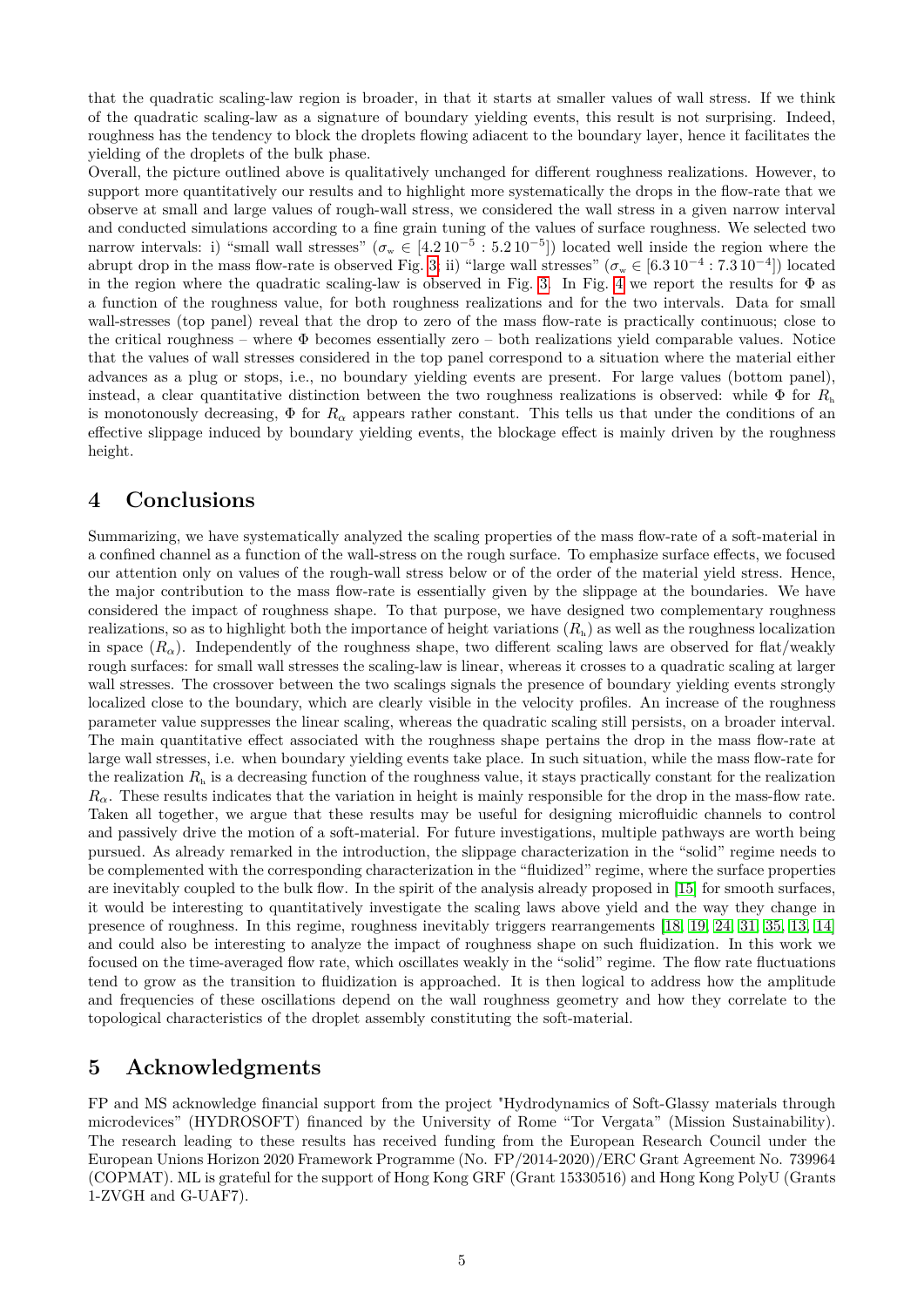# **References**

- <span id="page-5-19"></span>[1] F. Ahonguio, L. Jossic & A. Magnin, *AiChE J* **62**, 1356-1363 (2016)
- <span id="page-5-15"></span>[2] S. Aktas, D.M. Kalyon, B. M. Marin-Santibanez & J. P. Gonzalez, *Jour. Rheol.* (2014)
- <span id="page-5-7"></span>[3] H. A. Barnes, *J. Non-Newt. Fluid Mech.* **95**, 221 (1995)
- <span id="page-5-2"></span>[4] N. J. Balmforth, I. A. Frigaard, and G. Ovarlez, *Ann. Rev. Fluid Mech.* **46**, 121 (2014).
- <span id="page-5-28"></span>[5] M. Sbragaglia & D. Belardinelli, *Phys. Rev. E* **88**, 013306 (2013).
- <span id="page-5-27"></span>[6] M. Bernaschi, R. Benzi, L. Rossi, M. Sbragaglia & S. Succi, *Phys. Rev. E* **80**, 060103 (2009).
- <span id="page-5-3"></span>[7] D. Bonn, M. M. Denn, L. Berthier, T. Divoux & S. Manneville, *Rev. Mod. Phys.* **89**, 035005 (2017).
- <span id="page-5-8"></span>[8] M. Cloitre & R. Bonnecaze, *Rheol. Acta* **56**, 283-305 (2017)
- <span id="page-5-6"></span>[9] Chang, C., Q. D. Nguyen & H. Ronningsen, *J. Non-Newt. Fluid Mech.* **87**, 127 (1999)
- <span id="page-5-1"></span>[10] P. Coussot, Rheometry of Pastes, Suspensions, and Granular Materials (Wiley-Interscience, 2005).
- <span id="page-5-21"></span>[11] N.D. Denkov, V. Subramanian, D. Gurovich & A. Lips, *Colloids and Surfaces A: Physicochem. Eng. Aspects* **263**, 129-145 (2005)
- <span id="page-5-22"></span>[12] N. D. Denkov, S. Tcholakova, K. Golemanov, V. Subramanian & A. Lips, *Colloids and Surfaces A: Physicochem. Eng. Aspects* **282**, 329-347 (2006)
- <span id="page-5-24"></span>[13] L. Derzsi, D. Filippi, G. Mistura, M. Pierno, M. Lulli, M. Sbragaglia, M. Bernaschi & P. Garstecki, *Phys. Rev. E* **95**, 052602 (2017)
- <span id="page-5-25"></span>[14] L. Derzsi, D. Filippi, M. Lulli, G. Mistura, M. Bernaschi, M. Sbragaglia, P. Garstecki & M. Pierno, *Soft Matter* **14**, 1088-1093 (2018)
- <span id="page-5-16"></span>[15] T. Divoux, V. Lepeyre, V. Ravaine & S. Manneville, *Phys. Rev. E* **92**, 060301(R) (2015)
- <span id="page-5-29"></span>[16] B. Dollet, A. Scagliarini & M. Sbragaglia, *Jour. Fluid. Mech.* **766**, 556-589 (2015)
- <span id="page-5-17"></span>[17] B. Geraud, L. Bocquet & C. Barentin, *Eur. Phys. J. E* **36**, 30 (2013)
- <span id="page-5-9"></span>[18] J. Goyon, A. Colin, G. Ovarlez, A. Ajdari & L. Bocquet, *Nature* **454**, 84-87 (2008).
- <span id="page-5-10"></span>[19] J. Goyon, A. Colin & L. Bocquet, *Soft Matter* **46**, 2668 (2010)
- <span id="page-5-5"></span>[20] M. T. Islam, N. Rodriguez-Hornedo, S. Ciotti & C. Ackermann, *Pharmaceutical Research* **21**, 1192-1199 (2004)
- <span id="page-5-0"></span>[21] R. G. Larson, The Structure and Rheology of Complex Fluids (Oxford University Press, 1999).
- [22] Z. Liu, M.A. Meyers, Z. Zhang and R.O. Ritchie, *Prog. Mater. Sci.* **88**, 467-498 (2017).
- <span id="page-5-11"></span>[23] V. Mansard & A. Colin, *Soft Matter* **8**, 4025 (2012).
- <span id="page-5-18"></span>[24] V. Mansard, L. Bocquet & A. Colin, *Soft Matter* **10**, 6984-6989 (2014)
- <span id="page-5-23"></span>[25] S. Marze, D. Langevin & A. Saint-Jalmes, *Jour. Rheol.* **52**, 1091-1111 (2008)
- <span id="page-5-13"></span>[26] S. P. Meeker, R. T. Bonnecaze & M. Cloitre, *Phys. rev. Lett.* **92**, 198302 (2004)
- <span id="page-5-14"></span>[27] S. P. Meeker, R. T. Bonnecaze & M. Cloitre, *Journal of Rheology* **48**, 1295 (2004)
- <span id="page-5-12"></span>[28] C. Neto, D. R. Evans, E. Bonaccurso, H.-J. Butt & V. S. J. Craig, *Rep. Prog. Phys.* **68**, 2859-2897 (2005)
- <span id="page-5-4"></span>[29] J. das Neves, M. V. da Silva, M. P. Goncalves, M. H. Amaral & M. F. Bahia, *Current Drug Delivery* **6**, 83-92 (2009)
- <span id="page-5-20"></span>[30] J. F. Ortega-Avila, J. Perez-Gonzalez, B. M. Marin-Santibanez, F. Rodriguez-Gonzalez, S. Aktas, M. Malik & D. M. Kalyon, *Jour. Rheol.* **60**, 503 (2016)
- <span id="page-5-26"></span>[31] J. Paredes, N. Shahidzadeh, and D. Bonn, *Phys. Rev. E* **92**, 042313 (2015).